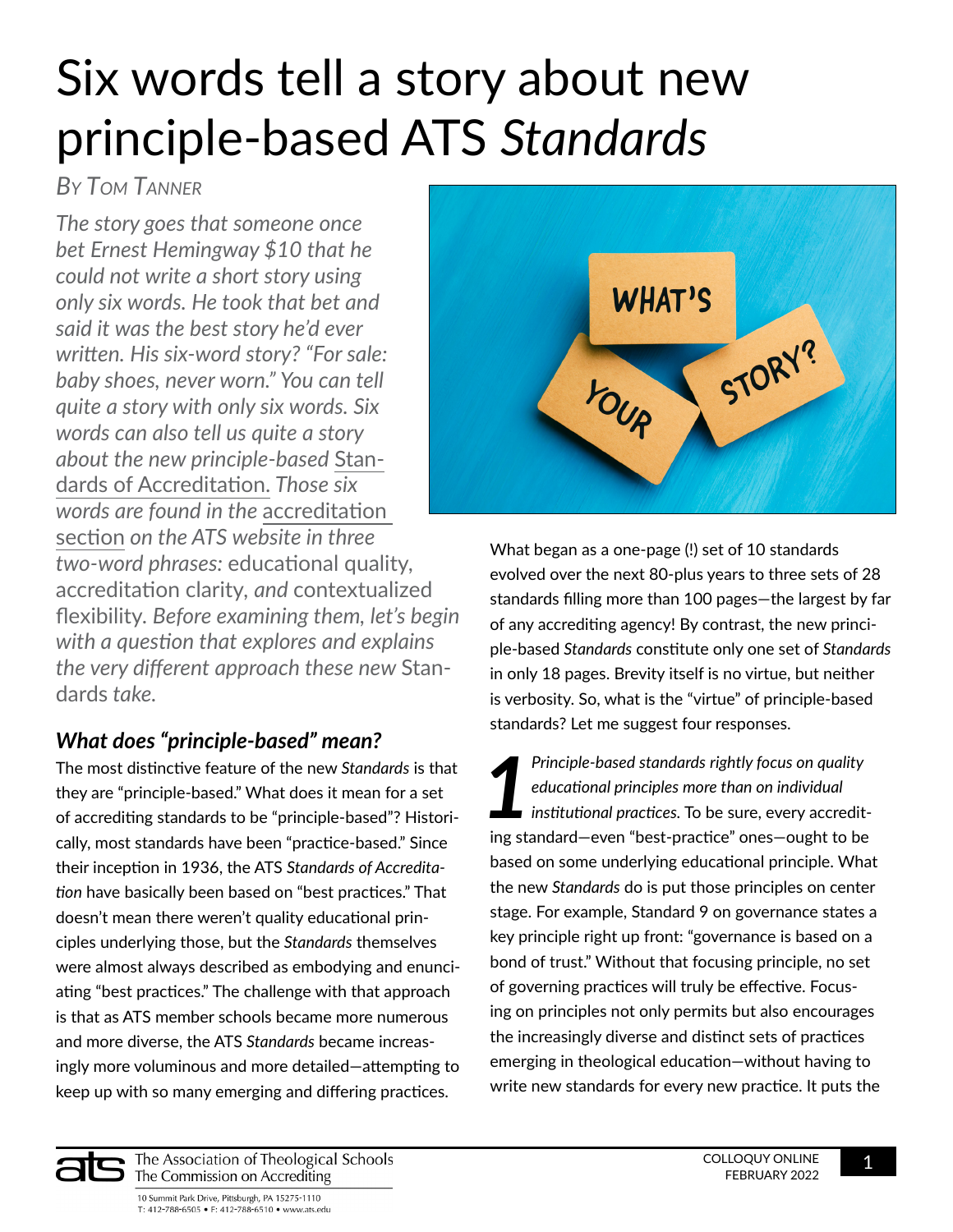emphasis where it belongs—on the educational principle, not the institutional practice.

Principle-based standards still recognize the importance of practices because practices demonstrate<br>how schools live out principles. One is reminded<br>of James 2:18: "Show me your faith [principles] without *Principle-based standards still recognize the importance of practices because practices demonstrate how schools live out principles.* One is reminded deeds [practices], and I will show you my faith [principles] by my deeds [practices]." "Principle-based" does not mean practice-free. Standard 8.9, for example, requires schools to support faculty scholarship with "clear and consistent policies and practices." Principles cannot be effective until they are put into practice.

*3 Principle-based standards mean schools must be prepared to explain the practices they choose.* One example of how a

principle-based approach differs from a practicebased approach addresses the issue of admitting students without baccalaureate degrees. Past standards typically set an arbitrary limit as a "best

*. . . principle-based standards are not a license for a school to do anything it wants, but to think carefully and thoughtfully about how the practices it chooses best help that school achieve its mission and meet these* Standards*.*

anarchy. It's a reminder that if one truly loves God, one will do as He wills. Similarly, principle-based standards are not a license for a school to do anything it wants, but to think carefully and thoughtfully about how the practices it chooses best help that school achieve its mission and meet these *Standards*.

*4 Principle-based standards enable more missionminded creativity.* "Practice-based" standards tend to limit schools to fixed sets of practices, which can become quickly dated, overly limiting, and unintentionally insensitive to each school's distinctive mission and context. Principle-based standards do not focus on fixed practices—about the only thing they privilege is each school's mission, with the word "mission" occurring nearly 40 times in the *Standards*. Standard 3.6 illus-

> trates well this focus on mission-minded creativity, requiring that every school "demonstrates sound pedagogy in student learning and formation, utilizing effective instructional designs and

practice," such as 15 percent. That numeric limit often meant schools focused more on counting students than on weighing their capacities to learn. The new Standard 7.4 allows schools to admit an unlimited number of such students "if the school demonstrates through rigorous means that those students are prepared to do graduatelevel work." The focus is on rigorous means rather than raw math. In that regard, principle-based standards can be harder to implement than those based on best practices.

Schools must be able to make the case—if needed—of why their practices are most effective for implementing these principles, as there is no longer simply a list of practices to follow or numbers to count. The need to explain practices is a reminder that principle-based standards are not practice-neutral. Ends and means both matter. One is reminded, ironically, of Augustine's famous line: "Love God and do what you will." That's not an invitation to

employing educational modalities that are appropriate to its mission and capacities…" [and two other criteria]. That one principle replaces more than 40 specific practices on educational delivery methods articulated in the previous *Standards*, many of which the membership found too confusing or too confining. Standard 3.6 encourages schools to explore whatever pedagogical practices best meet their missions—in light of the principles stated. The new *Standards* invite innovation (see, for example, Standard 3.10 on experiments), something that has proven particularly timely amid a pandemic. As one school wrote in a recent report on planning, "changes in the ATS standards for accreditation open new opportunities for [us] to explore innovation."

With that principle-based overview, here are six words that "tell the story of" the new *Standards of Accreditation*: *educational quality, accreditation clarity,* and *contextualized flexibility.*



10 Summit Park Drive, Pittsburgh, PA 15275-1110 T: 412-788-6505 • F: 412-788-6510 • www.ats.edu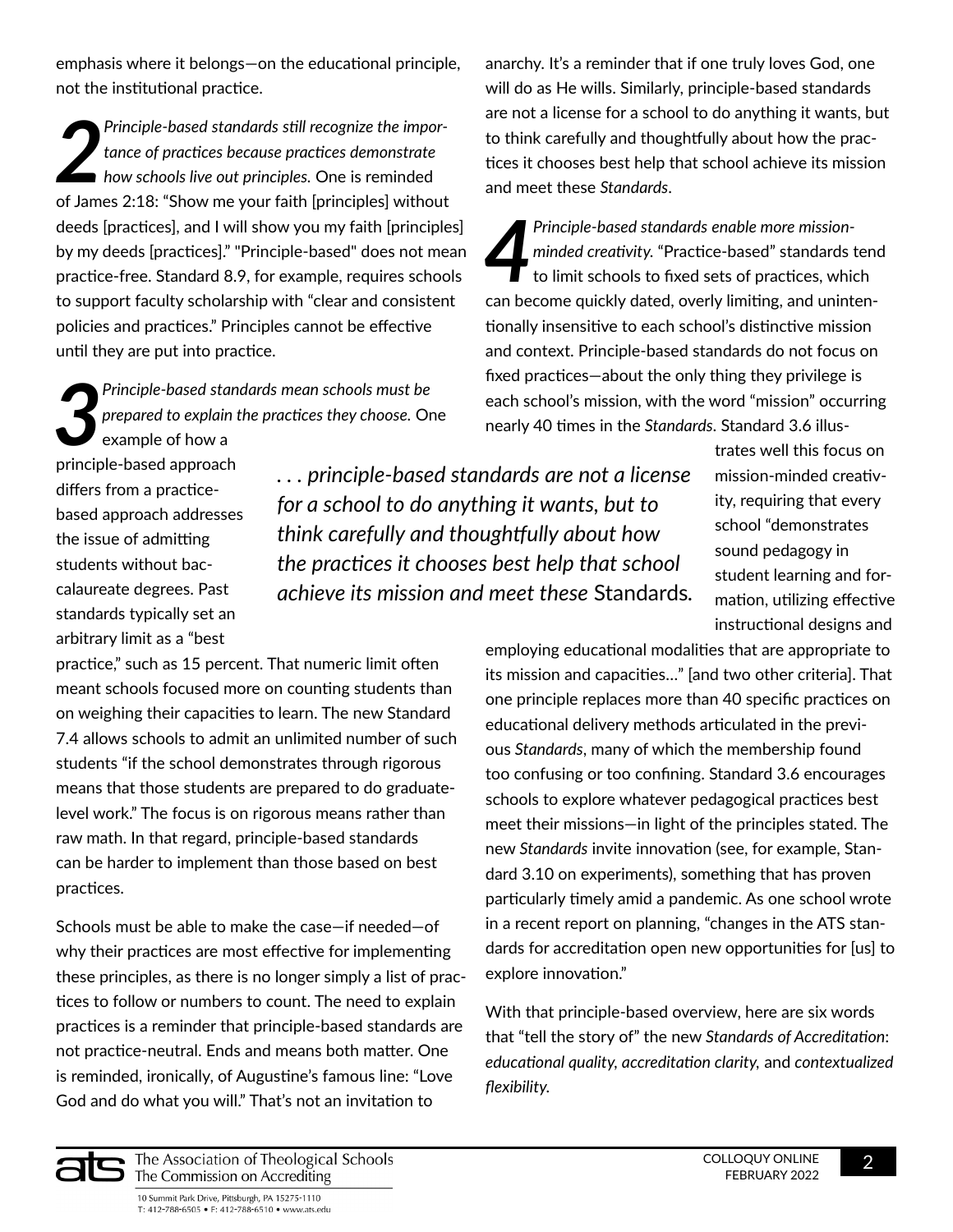#### *Words one and two: educational quality*

The first two words of this six-word story are "educational quality." When the new *Standards* were being developed, the membership listed as its highest concern that any new standards focus first and foremost on educational quality. What good are large libraries or extensive endowments or first-rate facilities if students are not getting a quality education? Standards can never be effective if they do not lead to effective education.

Central to the 10 new *Standards* is Standard 3 on Student Learning and Formation because student learning and formation is at the heart of these principle-based *Standards*. To quote the opening paragraph to that standard:

Theological schools are communities of faith and learning centered on student learning and formation. Consistent with their missions and religious identities, theological schools give appropriate attention to the intellectual, human, spiritual, and vocational dimensions of student learning and formation. Schools pursue those dimensions with attention to academic rigor, intercultural competency, global awareness and engagement, and lifelong learning.

If schools (and peer reviewers) do not get that standard right, nothing else much matters. Schools may meet every other standard, but if they miss Standard 3, they miss not only the point but the heart of the entire enterprise. Educational quality matters.

### *Words three and four: accreditation clarity*

The next two words of this six-word story address a concern that the membership expressed throughout the redevelopment of the new *Standards*—a desire for a simpler, clearer set of standards. The desire for "accreditation clarity" is one reason why these *Standards* use simple indicative verbs (e.g., Standard 3.2 "The school demonstrates academic rigor…"), rather than the "shall" and "should" statements of the previous *Standards*, which schools often found confusing. The new *Standards* state what quality schools actually do, not what they might possibly aspire to do. The membership's desire for clarity is also why the new *Standards* are briefer (18 pages vs. 100-plus pages) and why there is only one set of 10, rather than three sets of 28 standards.

To be sure, brevity can sometimes create ambiguity, which is why the ATS Board of Commissioners also issued an "amplified" set of *Standards*, called *[Standards of](https://www.ats.edu/files/galleries/standards-of-accreditation-with-self-study-ideas.pdf#pagemode=bookmarks)  [Accreditation with Self-Study Ideas](https://www.ats.edu/files/galleries/standards-of-accreditation-with-self-study-ideas.pdf#pagemode=bookmarks)*. Those "ideas" provide schools with numerous examples for every standard of how they might demonstrate that they meet that standard and how they might put into practice that principle. Those "ideas" are not a secondary set of standards; they are simply suggestions for schools wanting to explore various ways in which they might engage the new principle-based *Standards*.

#### *Words five and six: contextualized flexibility*

The last two words of this six-word story may be one of the lasting legacies of these new *Standards*: "contextualized flexibility." Previous sets of standards tended to take a "one size fits all approach." That made sense when the vast majority of ATS schools were strikingly similar—freestanding schools preparing primarily white male students through campus-based MDiv programs for pastoral positions in mainline Protestant congregations. That "one size" has not fit most ATS members for decades, but previous standards still tended to treat anything outside that "one size" as "other." As different "sizes" emerged in the membership, the *Standards* worked hard to accommodate the "other," whether by adding standards on "persons of color," prescriptive statements on "distance education," or new "professional degree" standards (standards for professional MA degrees did not appear until 1972).

By contrast, the new *Standards* do not presume any ATS school structure, ecclesial family, educational pedagogy, or student demographic to be "the norm." In fact, two of the most frequent words in the new *Standards* are "appropriate" (more than 80 times) and "context" (nearly 30 times). For example, Standard 1.1 requires each school's mission to be "*appropriate* to the purposes and values of graduate theological education and to its own *context* and constituencies." One size does not fit all contexts. One of the most compelling examples of "contextualized flexibility" may be found in Standard 1.5 on diversity:



The Association of Theological Schools The Commission on Accrediting